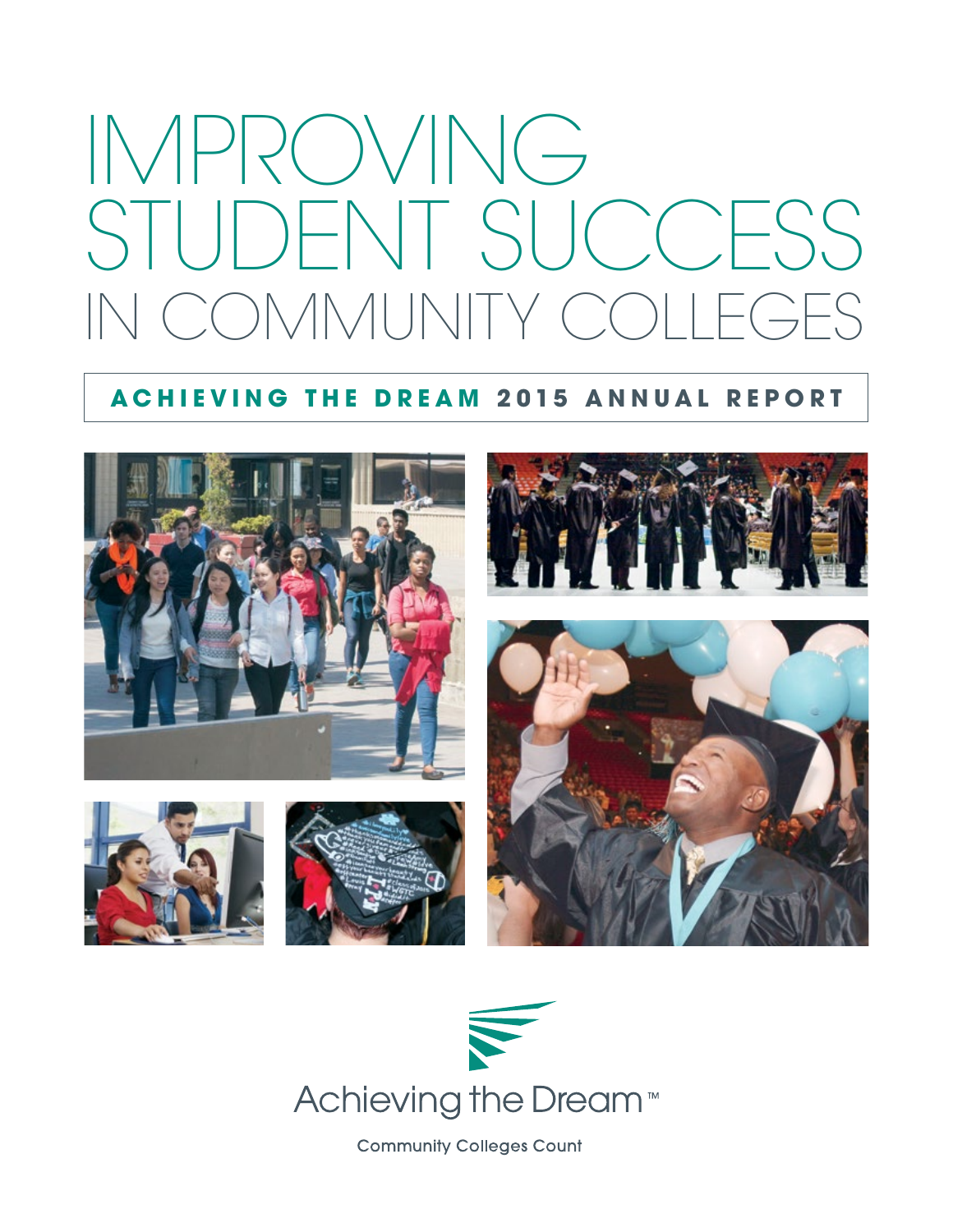FOR MORE THAN A DECADE, ACHIEVING THE DREAM HAS SERVED AS A CATALYST HELPING COMMUNITY COLLEGES BOLSTER STUDENT SUCCESS. ACHIEVING THE DREAM GUIDES COLLEGES THROUGH AN INSTITUTIONAL CHANGE PROCESS THAT STRENGTHENS CRUCIAL CAPACITIES WHICH NETWORK EXPERIENCE AND RESEARCH SUGGEST MAKES A DIFFERENCE IN ENABLING ALL STUDENTS TO EARN CERTIFICATES AND DEGREES.

Our longstanding emphasis on building data capacity and encouraging leadership and innovation has shaped the national conversation on improving student outcomes. Our focus from the start on access and completion for low-income students and students of color is now a central focus of community colleges nationwide.

ATD's National Reform Network includes more than 200 institutions, 100 coaches, and 15 state policy teams in 35 states and the District of Columbia and serves more than 4 million community college students. Students at many ATD campuses are finding more success, moving through developmental education and gateway courses, and earning degrees or transferring to four-year institutions. Our Leader Colleges are beginning to close longstanding achievement gaps for lowincome students and students of color. The tools and solutions ATD network colleges have honed over a decade to better structure the journey of a broadly diverse student body are a model for minority-serving institutions and all of higher education.



## REAL-WORLD RESULTS

ATD-led improvements in everything from student services, data analysis and remedial education, to the development of guided pathways have led to double-digit increases in improvement at many of our colleges. For example:

Bakersfield College (CA) increased successful completion of developmental English from 21.3 percent in 2010 to 24.9 percent in 2012 and successful completion of developmental math from 19.1 percent to 23.3 percent.

William H. Rainey Harper College (IL) increased the percentage of degree- and certificate-seeking students who reached their goal within three

years of initial enrollment from 14 percent in 2010 to 24 percent in 2014. The percentage of recent high school graduates who enrolled in college-level math within one year of high school graduation also increased from 47 percent to 72 percent.

Trident Technical College (SC) increased its fall term successful course completion rate from 62 percent in 2011 to 76 percent in 2014.

University of Hawai'i Community Colleges (HI) increased the number of degrees awarded by 70 percent between 2010 and 2014, during a stable enrollment period.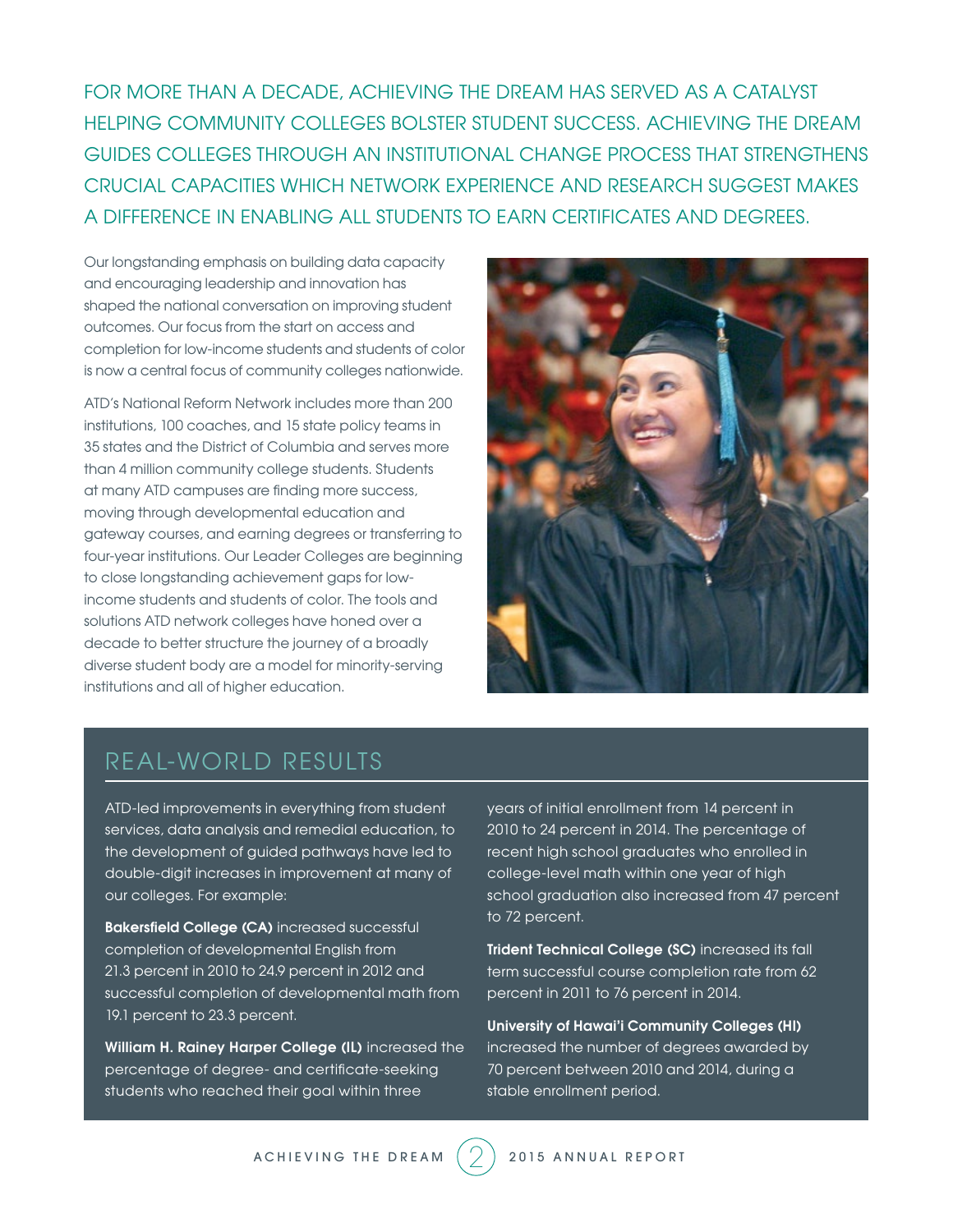## CHANGES IN LEADERSHIP AND THE ATD INSTITUTIONAL CAPACITY FRAMEWORK

With the retirement of founding president Dr. William E. Trueheart, ATD hired Dr. Karen A. Stout as president and CEO to guide ATD on its new course. Dr. Stout is president emerita of Montgomery County Community College in Pennsylvania and a national leader in institutional reform for student success. Dr. Stout moved immediately to guide the development of the new capacity framework, championing a strengthened commitment to teaching and learning and non-academic supports, reinvigorating member recruitment, and launching a new strategic plan.

Achieving the Dream's most far-reaching effort in 2015 has been developing an institutional capacity framework and a self-assessment instrument called the Institutional Capacity Assessment Tool (ICAT) that helps make the framework operational. They reflect our evolving thinking about what colleges need to increase student persistence and completion significantly. Based on research and experience with hundreds of colleges, Achieving the Dream has identified seven key capacities that together create a student-focused culture that sustains student success. Colleges need to be strong in all capacity areas to implement holistic reforms such as guided pathways and integrated planning and advising systems.

To develop the framework and make ICAT useful, we sought input from the network and tested it in 10 ATD institutions. Once it is finalized, ATD will tighten the focus on coaching and technical assistance geared toward helping network colleges strengthen the areas of need that are revealed through the tool's diagnostics. ATD coaching will continue to play a central role in helping colleges set goals and measure progress; connect institutions to expertise, technical assistance, and resources; foster a culture of

#### GOALS OF THE ATD STRATEGIC PLAN

- 1. Build ATD's capacity to support colleges through the whole college transformation necessary for accelerated results in student completion.
- 2. Strengthen ATD's strategic partnerships to bolster network college capacity, results, and innovation.
- **3.** Position ATD as a "voice from the field" thought leader in the higher education reform movement around effective policy and practice to amply its influence and impact.
- 4. Build ATD's organizational sustainability, capacity, and effectiveness.

accountability, inquiry, evidence, and collaboration; develop priorities and action plans; and leverage and analyze data for use across the institution.

## NATIONAL RECOGNITION FOR ATD NETWORK COLLEGES

ATD recognized progress at two institutions—The Community College of Baltimore County (MD) and Patrick Henry Community College (VA) with its annual Leah Meyer Austin Award. The Community College of Baltimore raised degree and certificate completion rates by 55 percent. Patrick Henry Community College more than doubled its three-year completion and transfer rates from 15 to 33 percent.

Five of the nine finalists for the 2015 Aspen Prize for Community College Excellence were ATD colleges: Brazosport College (TX), El Paso Community College (TX), Indian River State College (FL), Renton Technical College (WA), and West Kentucky Community and Technical College. The Aspen Prize recognizes colleges that achieve outstanding outcomes in student learning, degree completion, employment and earnings, and successfully serve high levels of minority and low-income students.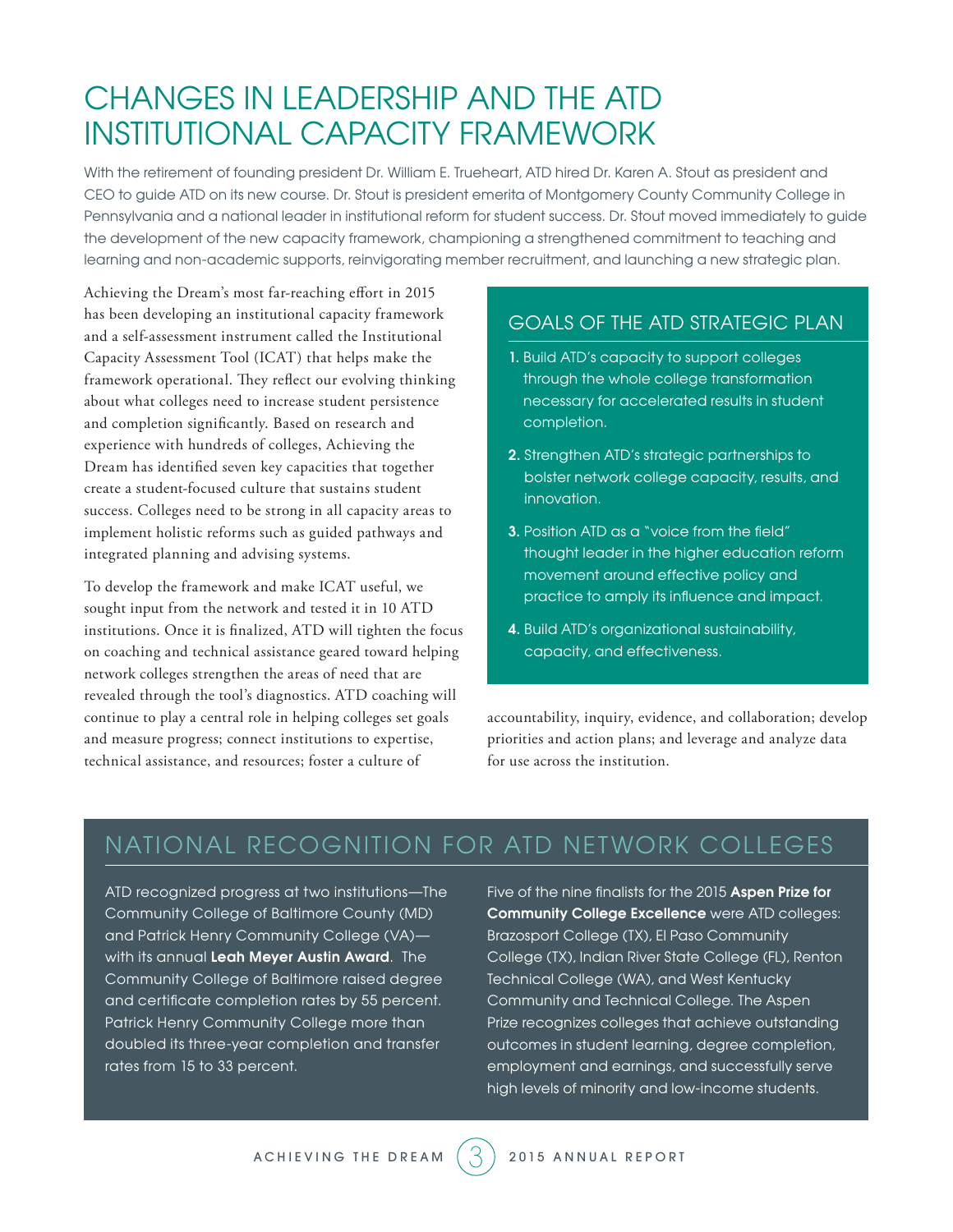# LEADING AND LEARNING

ATD's value to the field results, in no small way, from its efforts to launch and study innovative approaches to improvement. Achieving the Dream works with funders and institutions to pioneer new approaches for increasing success and spread them across the network. Achieving the Dream institutions are uniquely prepared to test large-scale interventions that require holistic change, thanks to the foundation they built through their early institutional change efforts in ATD. And ATD itself has expanded its role as a source of skilled technical assistance.

#### WHAT WE'RE LEADING

We manage numerous major funded learning initiatives to seed innovative ideas in higher education and on our campuses.

In 2015, Achieving the Dream led the scale-up of a broad effort to introduce a fresh, holistic approach to student success by taking into account family and work responsibilities, financial needs beyond tuition, and the financial knowledge students need to sustain the other aspects of their lives. The **Working Students Success Network (WSSN)** brings together 23 colleges in four states to help students to gain financial skills and career experience to both successfully earn credentials and find jobs that pay familysustaining wages. Funded by the Annie E. Casey Foundation, Bank of America Charitable Foundation, W.K. Kellogg Foundation, The Kresge Foundation, Lumina Foundation, and MetLife Foundation, WSSN seeks to provide individuals with a complementary set of services in three key areas:

• Education and employment advancement. Colleges are focusing more intensively on helping students develop and implement an achievable career plan by bolstering career counseling, developing training on specific skills for targeted industries or occupations, and strengthening other career services.

- Income and work supports. Participating colleges are helping low-income students with tasks ranging from doing their taxes and filling out FAFSA forms to ensuring that they can tap into resources that will keep them and their families afloat. Staff can help students with heavy financial responsibilities track down financial aid, emergency aid, food bank, childcare, housing, and transportation assistance—the small pieces that together make a big difference.
- Financial services and asset building. Colleges are working with financial service companies and banks to provide training, information, and tools for students to make educated choices about budgeting and use of financial products. Community partners will help by providing intensive financial coaching and help building assets through special savings accounts, often supported with matching funds.

ATD will introduce key strategies and lessons from the initiative and integrate what it learns into its approach to campus transformation across the network.

| 23 COMMUNITY COLLEGES IN 4 STATES: OUR PARTNERS IN THE WORKING STUDENT SUCCESS NETWORK         |                                                      |                                                              |                                                                              |
|------------------------------------------------------------------------------------------------|------------------------------------------------------|--------------------------------------------------------------|------------------------------------------------------------------------------|
| <b>Arkansas Consortium</b>                                                                     | <b>California Consortium</b>                         | <b>Virginia Consortium</b>                                   | <b>Washington Consortium</b>                                                 |
| <b>Arkansas Community</b><br>Colleges                                                          | California Community<br>Colleges Chancellor's Office | <b>Virginia Community</b><br>College System                  | The Washington State Board<br>for Community and<br><b>Technical Colleges</b> |
| College of the Ouachitas<br>(Malvern, AR)                                                      | Cabrillo College<br>(Aptos, CA)                      | Danville Community College<br>(Danville, VA)                 | <b>Big Bend Community College</b><br>(Moses Lake, WA)                        |
| East Arkansas Community<br>College (Forrest City, AR)                                          | Cañada College (Redwood<br>City, CA)                 | <b>Eastern Shore Community</b><br>College (Melfa, VA)        | <b>Clark College</b><br>(Vancouver, WA)                                      |
| North Arkansas College<br>(Harrison, AR)                                                       | East Los Angeles College<br>(Monterey Park, CA)      | Northern Virginia Community<br>College (Annandale, VA)       | <b>Highline College</b><br>(Des Moines, WA)                                  |
| <b>Phillips Community College</b><br>of the University of Arkansas<br>(Helena-West Helena, AR) | Los Angeles Harbor College<br>(Wilmington, CA)       | <b>Patrick Henry Community</b><br>College (Martinsville, VA) | Walla Walla Community College<br>(Walla Walla, WA)                           |
|                                                                                                | Los Angeles Southwest<br>College (Los Angeles, CA)   |                                                              |                                                                              |
|                                                                                                | Porterville College<br>(Porterville, CA)             |                                                              |                                                                              |
|                                                                                                | <b>Skyline College</b><br>(San Bruno, CA)            |                                                              |                                                                              |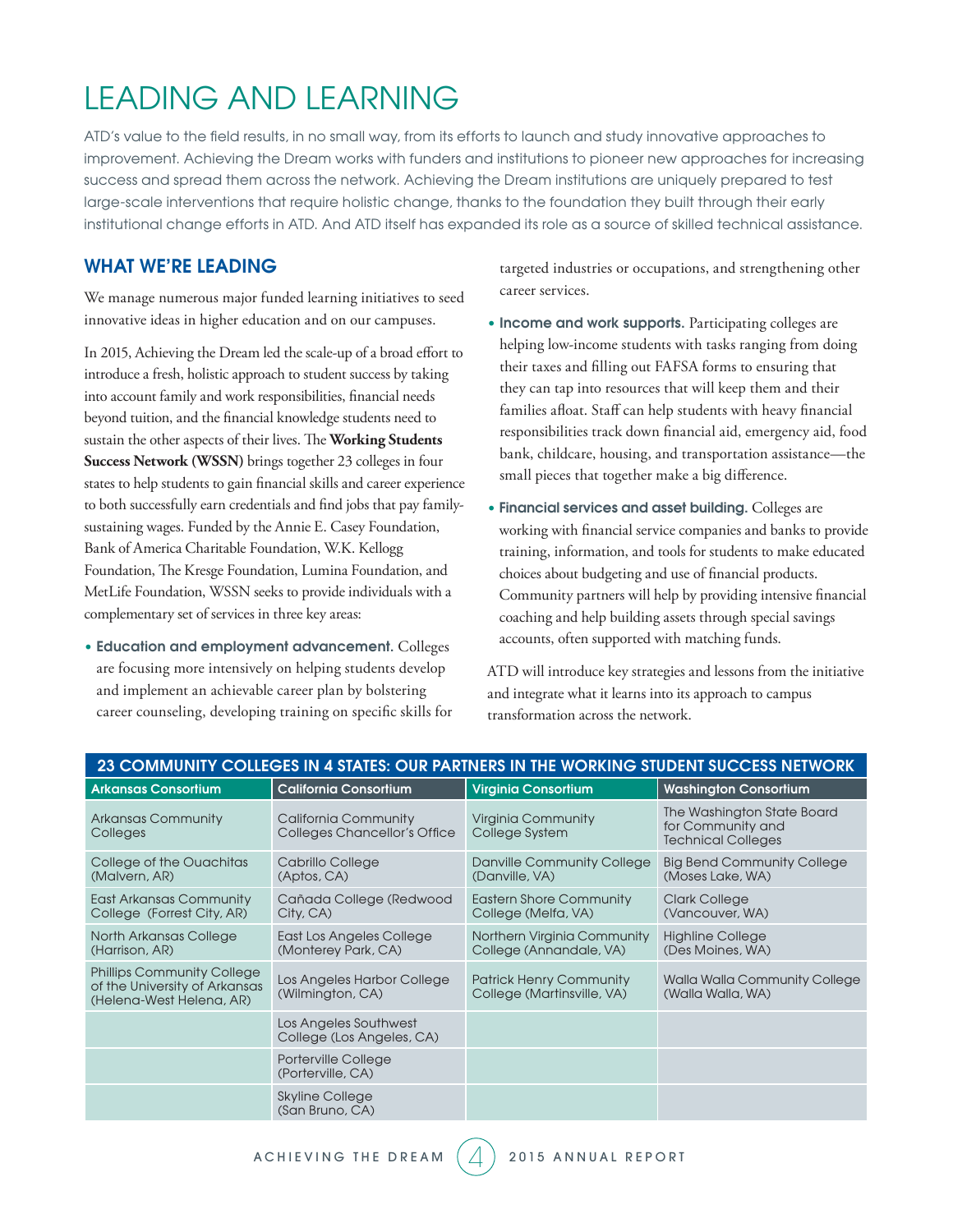Another initiative in this area, funded by **OneMain Financial,** provides scholarships to students who are close to graduation but face difficult financial circumstances and need one-time assistance to earn a credential.

High-performing Achieving the Dream colleges have been connecting and aligning interventions to bring educational coherence and structure to their student success efforts. This approach, which lays the groundwork for structured or guided pathways, is paying off for students and colleges.

In October 2015, 30 colleges were selected to design and implement structured academic and career pathways at scale for all of their students through the **Pathways Project**, led by the American Association of Community Colleges in partnership with ATD, seven other organizations and the Bill & Melinda Gates Foundation. Of these 30 institutions, 21 are current ATD institutions and two are former ATD institutions, well prepared to move confidently into such comprehensive change.

#### TWO-THIRDS OF PATHWAYS PROJECT INSTITUTIONS ARE MEMBERS OF ATD NETWORK

Alamo Colleges (TX)\* Bakersfield College (CA)\* Broward College (FL)\* Cleveland State Community College (TN) Columbus State Community College (OH)\* Community College of Philadelphia (PA)\* Cuyahoga Community College (OH)\* El Paso Community College (TX)\* Front Range Community College (CO) Indian River State College (FL)\*

Irvine Valley College (CA) Jackson College (MI)\* Lansing Community College (MI)\*\* Linn-Benton Community College (OR)\* Monroe Community College (NY) Mt. San Antonio College (CA) Northeast Wisconsin Technical College (WI)\* Paris Junior College (TX)\* Pierce College District (WA)\* Prince George's Community College (MD)\* St. Petersburg College (FL)\*

San Jacinto College (TX) Skagit Valley College (WA) Stanly Community College (NC)\* South Seattle Community College (WA) Tallahassee Community College (FL)\* Tulsa Community College (OK)\*\* Wallace State College (AL)\* Western Wyoming Community College (WY) Zane State College (OH)\* *\*Current Network College*

*\*\*Former ATD Network College*

ATD's involvement in the project is extensive. Our CEO, Karen Stout, is a member of the steering committee, and provides guidance about the design and implementation, including development of institutes on key components of structured

pathways. A few well-established ATD Leadership Coaches are being tapped to be among the Pathways Project Coaches. Their involvement will help ATD further develop its coaching capacity for pathways and help introduce all ATD colleges to this work.

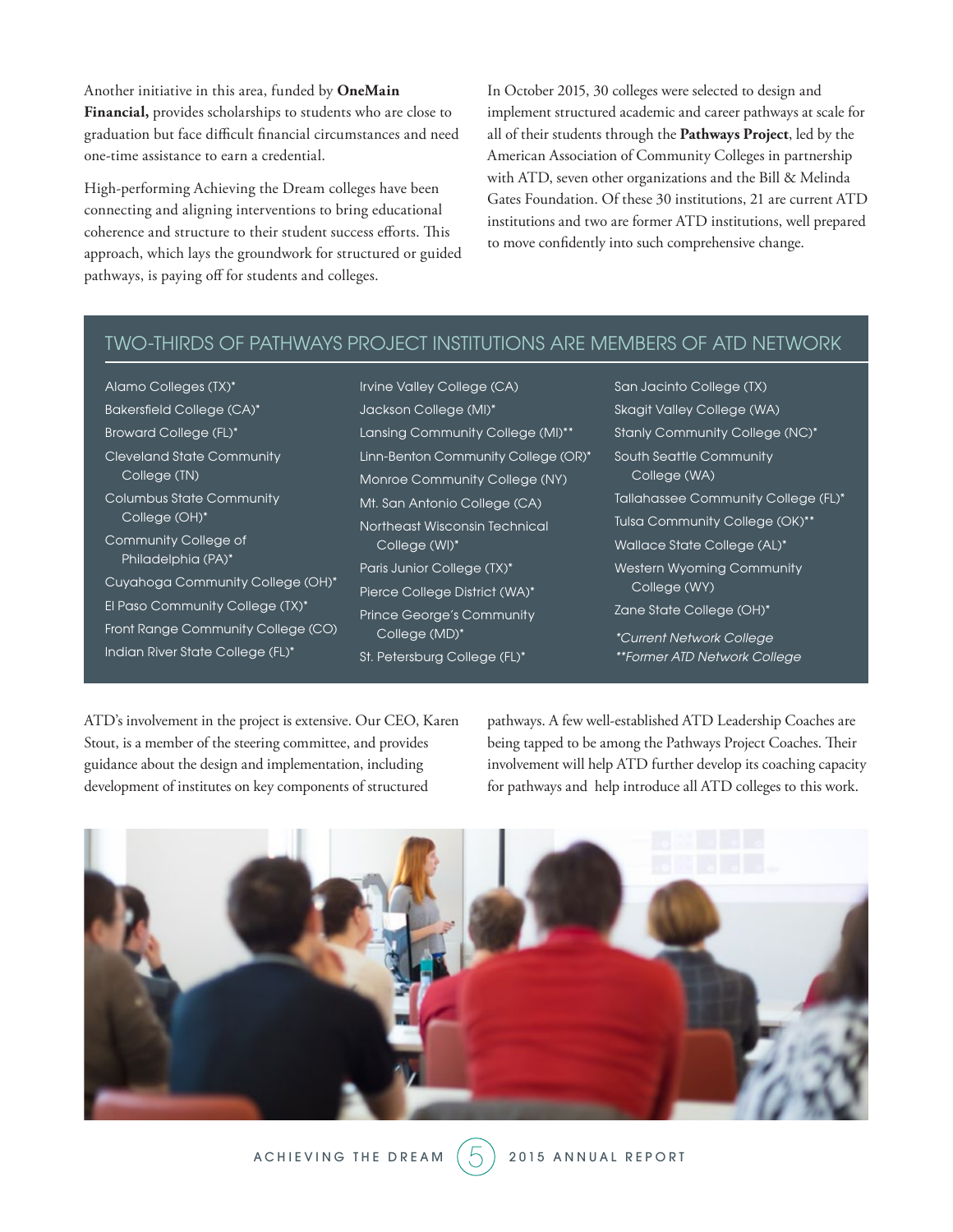For structured pathways to be effective, institutions must be able to use technology more effectively. ATD is working closely with EDUCAUSE to pioneer a new approach on campuses called the **Integrated Planning and Advising for Student Success in Higher Education (iPASS)** initiative. This initiative supports colleges and universities in leveraging technology to enhance and streamline course advising, selection, and registration. The technology also tracks student progress to improve academic decisionmaking. In 2015, Achieving the Dream began offering technical assistance on planning, implementation, progress monitoring, and change management to 14 of the 24 community colleges and universities selected to participate in iPASS. The initiative is funded by the Bill & Melinda Gates Foundation and the Leona M. and Harry B. Helmsley Charitable Trust.

#### iPASS Institutions Supported by ATD

- Community College of Philadelphia (PA)
- Doña Ana Community College\*(NM)
- Georgia State University
- Honolulu Community College/University of Hawai'i System\*
- Montgomery County Community College (PA)
- Northeast Wisconsin Technical College
- Northern Essex Community College (MA)
- Patrick Henry Community College (VA)
- Queensborough Community College (NY)
- Seattle Colleges (WA)
- South Texas College
- Guttman Community College (NY)
- Trident Technical College\* (SC)
- University of Texas-San Antonio
- Zane State College\* (OH)

*\*STEM-focused institutions*

ATD is not only a crucial player in expansion of guided pathways, funder-supported initiatives are also helping colleges in the network explore new career pathways for students. Achieving the Dream continues to collaborate with partner Jobs for the Future on **STEM Regional Collaboratives** to help colleges develop close partnerships with employers, P-12 school systems, and community organizations to strengthen their middle-skill STEM pathways. With support from the Walmart Foundation, we are working with four colleges to implement a **Strengthening Pathways to Retail Careers**  initiative, which is designed to lead to higher, familysustaining wages in the retail and hospitality industries.

Achieving the Dream continues to lead seven regional colleges in the **Northeast Resiliency Consortium**, funded by the U.S. Department of Labor, to support workforce development. The effort gives workers credit for previous learning and builds regional capacity to retrain the unemployed, veterans, and other workers in critical occupations, such as healthcare, information technology, and environmental technology.

In June 2015, Achieving the Dream received recognition for its **Clinton Global Initiative (CGI)** Commitment to Action. As part of the commitment, ATD is bringing promising practices and interventions in community colleges to scale. ATD and four partner community colleges involved in the Catalyst Fund, including Brazosport College (TX), Bunker Hill Community College (MA), Durham Technical Community College (NC), and Patrick Henry Community College (VA), will engage in national demonstrations and create and share a tool on the promising practices that identify meaningful approaches to accelerate institutional change. ATD will disseminate findings and encourage colleges to apply the new practices.

#### WHAT WE'RE LEARNING

"By emphasizing the crucial role of data analysis and calling for broader institutional change, [Achieving the Dream has] changed the reform conversation."

– Thomas R. Bailey, Shanna Smith Jaggars, and Davis Jenkins in *Redesigning America's Community Colleges: A Clearer Path to Student Success* (2015)

Our initiatives are teaching us about how innovations can be introduced to serve students and communities and spread through the network. Over the past decade, ATD has uncovered key principles of improvement that now are widely accepted in the field. We have learned that to improve student success on a substantial scale, community colleges need to engage in bold, holistic institutional change that goes beyond boutique interventions, address problems at scale, and serve all the students who need help. We've also learned that cultivating full-time and adjunct faculty engagement is challenging, but essential. These lessons, drawn from research on our efforts, have guided the redesign of our institutional model and also our efforts to take bold positions on issues of crucial importance to institutions.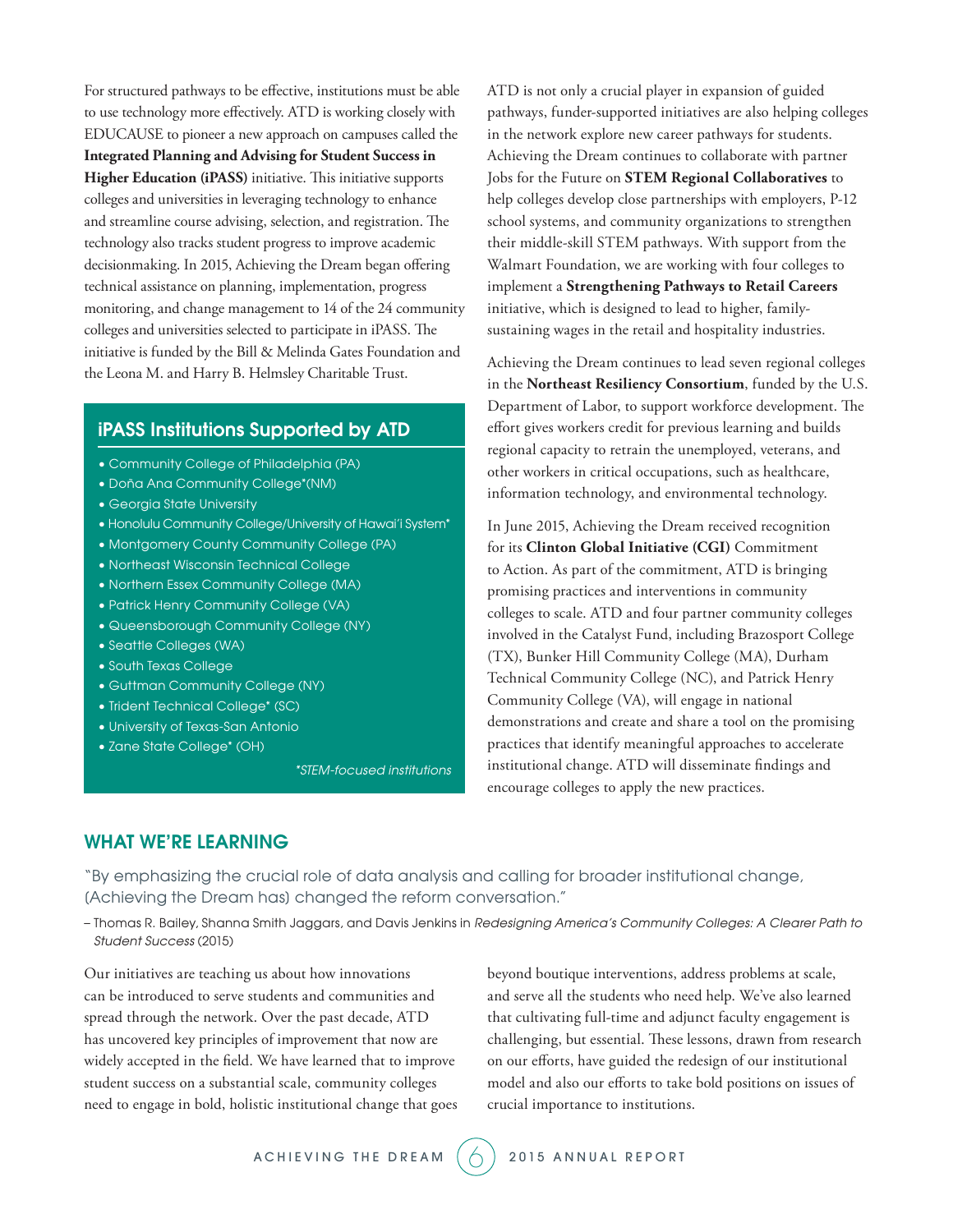#### WHAT IT TAKES

Changes in policy and practice. To support changes in policy and practice, ATD worked closely with prominent national organizations over many months to develop a set of developmental education design fundamentals using the successful work of ATD colleges to inform the discussions. The results were released in a November 2015 document, *Core Principles for Transforming Remediation within a Comprehensive Success Strategy,* which will create new momentum for ATD's work to increase student persistence and completion and return to a focus on equity.

Achieving the Dream has advocated for bolstering tuition support for students through College Promise campaigns. We also recognize that the student success agenda requires not only adequate financial support for students but new funding models to help colleges provide needed academic and nonacademic supports and technology systems. We are increasingly working with policymakers at the state and national level to make student success and college completion a top priority.

Best-in-class meetings and peer learning. Achieving the Dream's 2015 annual student success institute DREAM drew nearly 2,000 attendees, the largest learning event in ATD's history. Achieving the Dream and SAS, the software analytics company, also co-sponsored an inaugural Data and Analytics Summit that convened representatives of more than 80 community colleges to discuss sharing, analyzing, and visualizing data to improve student outcomes. ATD worked with the Aspen Institute to launch Presidential Leadership Symposia that enable its presidents to engage in collaborative problem solving over a two- to three-day period. ATD also launched Benchmarking Site Visits, which are comprehensive two-day visits from an expert ATD/Aspen team followed by an extensive feedback report that benchmarks the practices and performance of the college with those of the nation's most effective colleges.

Ongoing commitment to changing institutional culture. Our colleges give ATD high marks for changing institutional culture, with presidents reporting an intensified focus on student success (97 percent), increased use of data (94 percent), and changes in policies to support student success (79 percent), according to our 2015 survey of participants. About two-thirds of college leaders reported improved student outcomes and greater commitment to equity.

New members and funding for innovation. We're reaching out to new colleges to invite them to join with us and have lined up new funded initiatives that address crucial challenges that students and institutions face. In 2015, 16 community colleges joined ATD and 19 ATD network institutions earned Leader College status for measureable improvements in student success. Twenty-eight institutions that have been Leader Colleges for three or more years were re-certified as Leader Colleges.

The chart below indicates where ATD's revenues come from and where our money goes. The chart on the left shows the organizations sources of revenue to support our work. As the chart at right shows, ATD also changed how it uses funds, more than doubling the amount of money used for re-granting to ensure that more colleges can participate in foundation-funded initiatives.



Strong partnerships. ATD recognizes that many groups are contributing to significant changes in the field. We have sought to establish strategic partnerships that augment our in-house knowledge with the experience of external partners who are sharing their expertise to make a difference for millions of students.

Working together, we expect 2016 to be an even more exciting year, and one marked by continuous improvement at our member institutions.